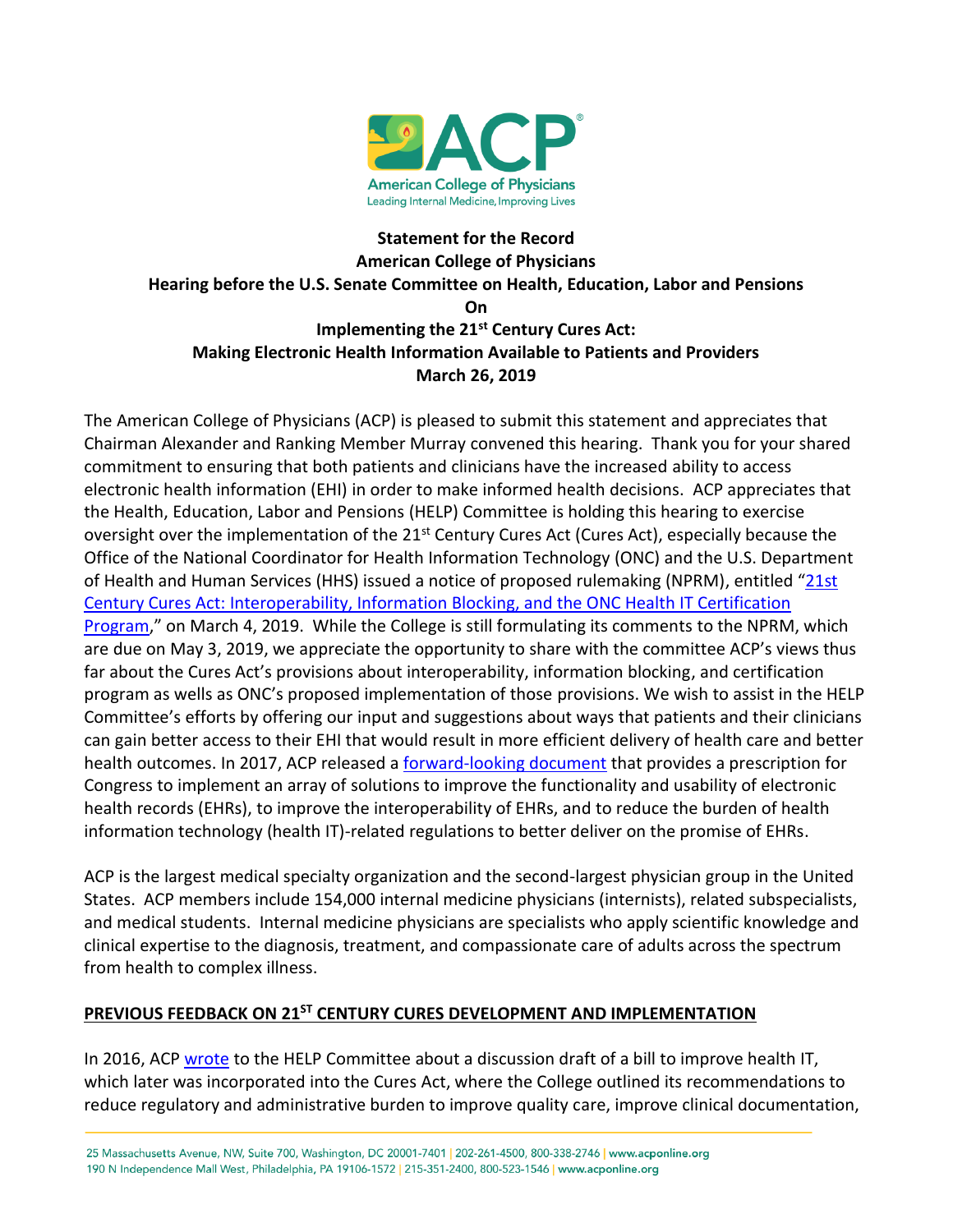enhance certification, address information blocking, define interoperability and empower patients by improving their access to EHI. Later in 2016, after the Cures Act was released, ACP [expressed](https://www.acponline.org/acp_policy/letters/letter_house_senate_leaders_21st_century_cures_act_2016.pdf) its appreciation for developing and supporting a voluntary model framework and common agreement for the secure exchange of information combating business practices that inhibit the flow of information by establishing authority for the HHS Office of Inspector to investigate claims of information blocking and assign penalties for activities found to be interfering with the lawful sharing of electronic information. The College was also pleased to see the inclusion of provisions that specifically protect the physician community by (1) ensuring that health care clinicians are not penalized for the failure of developers of health IT in the case of information blocking; (2) establishing hardship exemptions from what is now the Promoting Interoperability Program and the Merit-Based Incentive Payment System (MIPS) payment adjustments due to the decertification of an EHR; and (3) committing to develop a strategy around reducing regulatory and administrative burdens. We are also pleased that the bill supports the certification and development of patient-centered EHRs so that patients have better access to current and secure health information.

With the Cures Act now in law, the College has provided feedback to ONC as they continue to implement specific provisions of the legislation. In early 2018, the College submitted [comments](https://www.acponline.org/acp_policy/letters/comments_on_onc_draft_trusted_exchange_framework_and_common_agreement_2018.pdf) on ONC's draft Trusted Exchange Framework and Common Agreement (TEFCA), expressing our appreciation for the work involved in developing the proposed policies, procedures, and technical standards outlined in the draft TEFCA. We support the underlying goals to achieve secure, seamless, and sustainable health information exchange to support the entire care continuum; however, we outlined our concerns around how the initial use cases described in the draft TEFCA are focused on moving large quantities of data from one place to another. Focusing on these types of use cases increases the risk of data overload for the clinician at the point of care, which does not help clinicians access the truly meaningful information needed at the point of care and in some cases hinders care delivery.

ACP's recent [comments](https://www.acponline.org/acp_policy/letters/acp_comments_on_onc_draft_health_it_burden_reduction_strategy_2019.pdf) to ONC on the Draft Strategy on Reducing Regulatory and Administrative Burden Relating to the Use of Health IT and EHRs provided additional recommendations for reducing clinical documentation burden, prior authorization burden, and EHR and public health reporting burden, and provided recommendations for how to further improve EHR and health IT usability. The College also reiterated our ongoing concerns about the federal government's focus on and definition of interoperability. Specifically, the College believes that efforts to improve interoperability should not focus solely on large volumes of data transferred from one place to another or provide access to every piece of health information ever collected. Efforts to improve interoperability should focus on what is needed for high-value clinical management of patients as they move throughout the health care system.

On March 1, 2019, ACP was pleased to share its [views and recommendations](https://www.acponline.org/acp_policy/letters/acp_response_to_help_cmte_RFI_re_health_care_costs_2019.pdf) with the HELP Committee about how to lower healthcare costs while improving health outcomes and increasing the patient's access to EHI to make informed health decisions. ACP believes that Congress and the administration should consider incorporating into federal rulemaking the cohesive framework for assessing administrative tasks outlined in ACP's position paper "[Putting Patients First by Reducing Excessive](https://annals.org/aim/fullarticle/2614079/putting-patients-first-reducing-administrative-tasks-health-care-position-paper)  [Administrative Tasks in Health Care.](https://annals.org/aim/fullarticle/2614079/putting-patients-first-reducing-administrative-tasks-health-care-position-paper)" The framework provides a method for better understanding any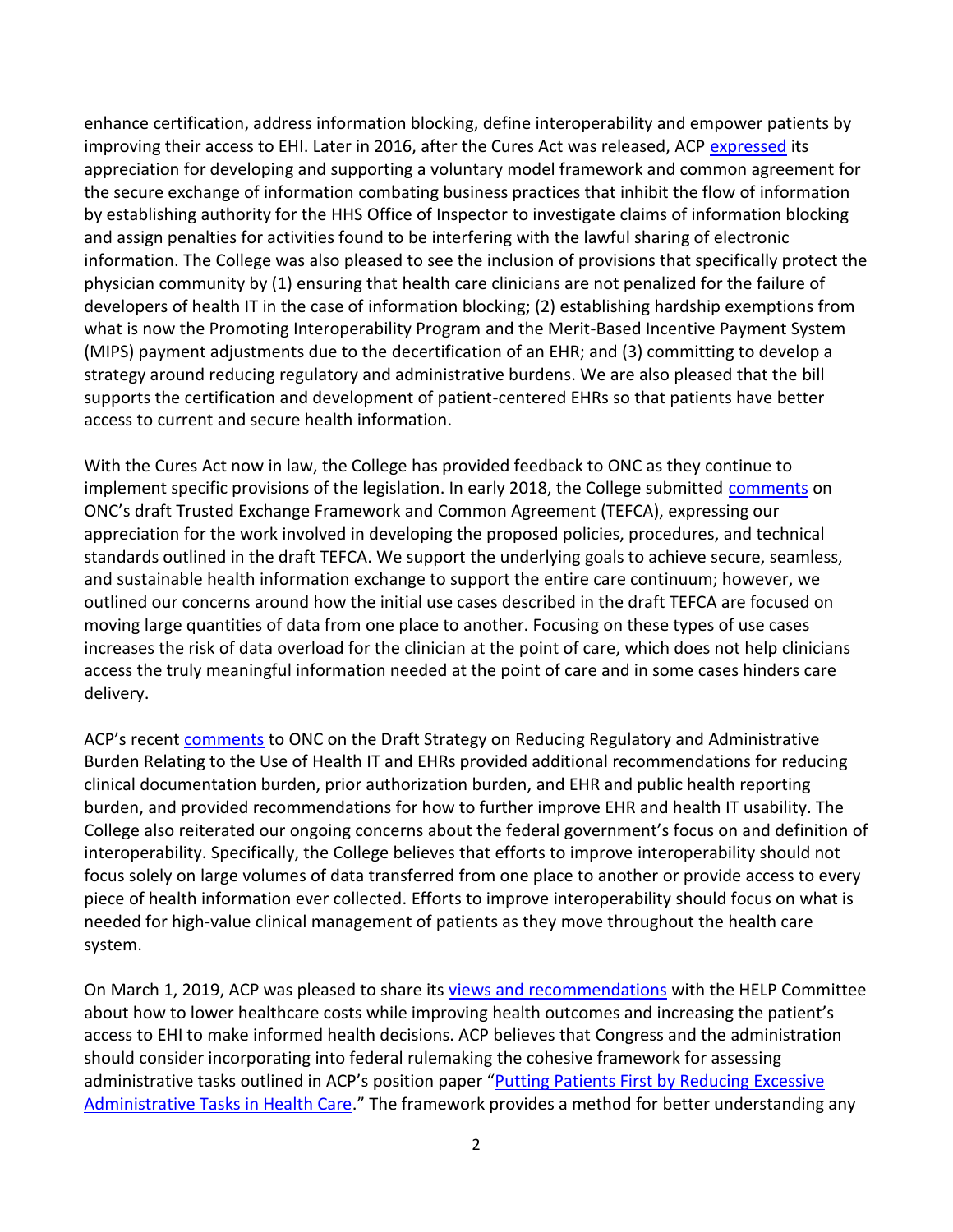given task as well as the foundation for specific recommendations on revising or eliminating administrative tasks entirely. Specifically, the College calls on all external sources of administrative tasks to provide impact statements for public review and comment. For those tasks that cannot be eliminated, they must be regularly reviewed and revised or aligned to reduce any associated burden. All key stakeholders must also collaborate on aligning performance measures to minimize burden; collaborate in making better use of existing health IT to facilitate the elimination, reduction, and alignment of administrative tasks; and focus on value over volume of services when reviewing and aligning or eliminating tasks. More research is needed on the impact of administrative tasks on the US health care system and on evidence-based best practices to help physicians reduce administrative burden within their organizations.

While we are supportive of the intent of the Cures Act and appreciate the work of both Congress and the administration to pass and implement the legislation, the College would like to take this opportunity to highlight some areas of support as well as areas of concern within the recent NPRMs that could potentially increase physician burden and health care costs. The College is still conducting our analysis of the NPRM and will provide comments through the formal rulemaking process; however, the following provides a high-level overview of the College's initial observations within the NPRM.

## **INITIAL FEEDBACK ON 21ST CENTURY CURES INTEROPERABILITY, INFORMATION BLOCKING, AND ONC HEALTH IT CERTIFICATION PROGRAM NPRM**

**Improved Interoperability.** As mentioned in the above section of this statement, ACP remains concerned about the federal government's approach to improve interoperability that is focused on moving large quantities of data from one place to another. Clinicians do not need access to every element of a patient's EHI – and in some cases having access to every element of data can in fact hinder care delivery. Efforts to improve interoperability should focus on the breadth and depth of information involved in useful clinical management of patients as they transition through the healthcare system, the exchange of useful, meaningful data at the point of care, and the ability to incorporate clinical perspective and query health IT systems for up-to-date information related to specific and relevant clinical questions. Improved interoperability initiatives, including those that give patients rightful access to their EHI, should be implemented iteratively, so their effects on patient care are adequately demonstrated and the risks of data overload and data without context are mitigated.

**Privacy.** We support the concept of patients having seamless access to their health information and have long advocated for the use of standard Application Programming Interfaces (APIs) to help promote EHI exchange. However, from the physician perspective, we are concerned about patient privacy issues that will arise when allowing third-party app developers to access EHI on behalf of the patient when the patient is unaware of who they are actually allowing to access their data. As the health IT app ecosystem continues to evolve, patients need to be provided clear guidance and need to have a full understanding of what they are agreeing to when signing into an app and that their personal EHI could be at risk.

**Information Blocking.** The ONC NPRM outlines detailed examples of what constitutes information blocking as well as the multiple exceptions to information blocking that any one of the regulated actors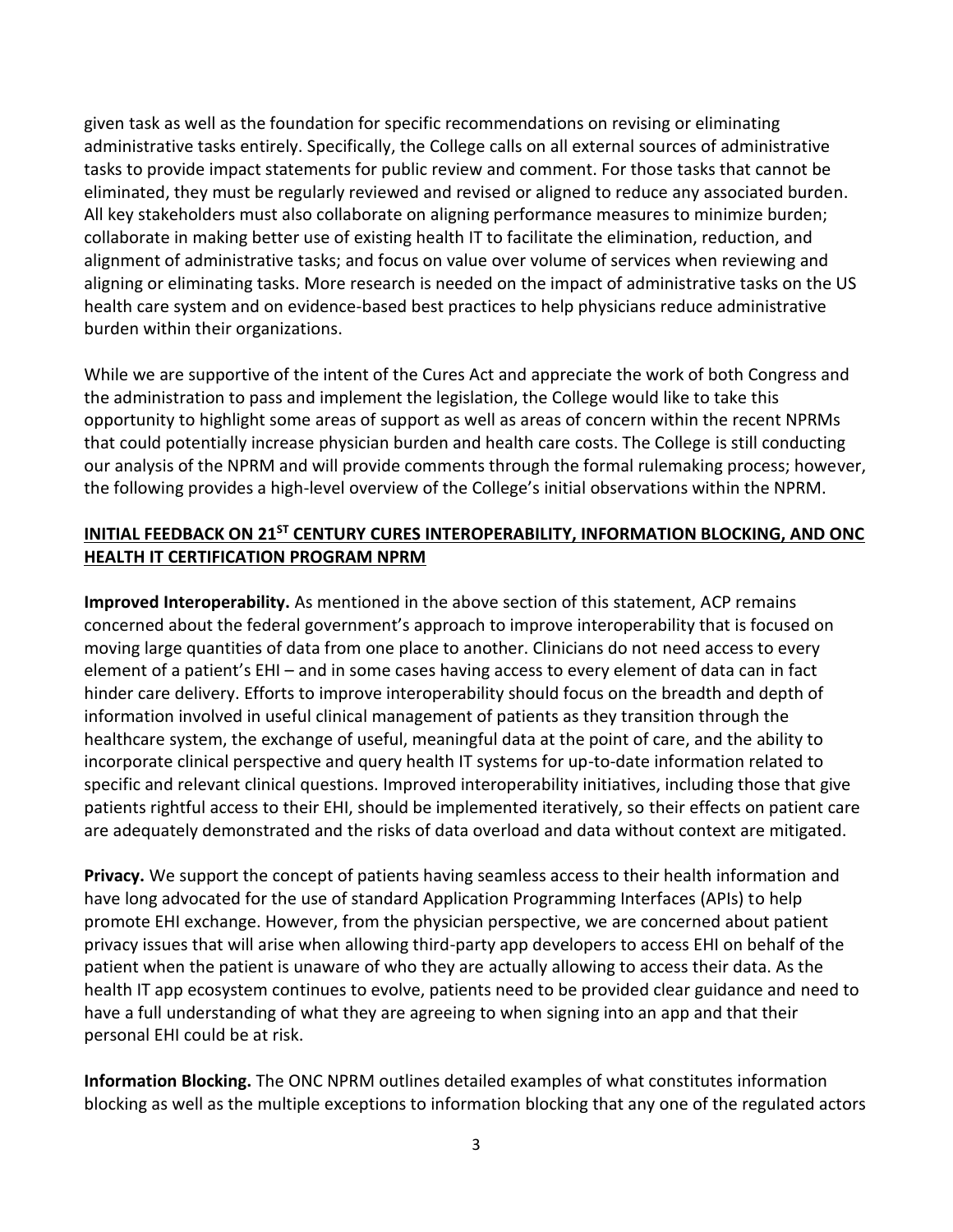can claim. Even provided these thorough explanations and examples, understanding how the complex information blocking provisions will affect our members in their daily practice will prove to be extremely complicated. Not only are the information blocking provisions and exceptions complicated in and of themselves, the provisions overlap with existing Health Insurance Portability and Accountability Act (HIPAA) regulations, and it will be unclear what information a clinician is permitted vs. required to share – imposing additional workflow burden into clinical practice. For those clinicians who do not understand the complexity of the information blocking provisions and how they intersect with longstanding HIPAA regulations, they will inevitably lean towards not sharing the information.

**Health IT Standards and Standard APIs.** ACP has long advocated for the promotion and adoption of Fast Healthcare Interoperability Resource (FHIR) standards and the use of standard API functionality to promote interoperability. We commend both ONC and the Centers for Medicare and Medicaid Services (CMS) for proposing these standards. Alignment in health IT standards and implementation of standards is critical to improving interoperability and allowing disparate health IT systems to communicate effectively. As these standards continue to evolve and mature, and new versions are made available, we support ONC's approach to provide sub-regulatory guidance on newer, approved standards versions that will better support EHI exchange, access, and use. Moreover, the College supports ONC's proposals to limit the fees vendors can charge physicians to implement new technology; however, we have concerns about physicians' being expected to pay for the installation and operation of APIs without being permitted to charge for providing the service to patients.

**Development, Implementation, and Deployment Timelines.** Due to the complexity of the ONC NPRM as well as the CMS Interoperability NPRM, there are a number of overlapping timelines that are not fully aligned and do not seem entirely feasible. For example, the information blocking provisions go into effect long before the technology upgrades to facilitate EHI exchange are required. Additionally, there are numerous updates to the Health IT Certification program and we strongly reiterate our previous concerns around rushing implementation timelines to meet regulatory requirements. The College recommends that physicians be given at least six months, if not a full year, for implementation of upgraded health IT systems before they are regulated on the use of their new technology. Moving to more up-to-date standards and functions is important, but it is important physicians have adequate time to train clinical staff and test and implement the upgrades once the new versions of 2015 CEHRT are available from their vendors to help ensure patient safety and a smooth transition to the new technology.

In order to effectively deal with the development, implementation, and aligning timeline issues discussed above, it is imperative that ONC's funding not only be maintained but increased. Accordingly, ACP would ask that the HELP Committee work with congressional appropriators to ensure that ONC has enough resources to meet the challenges of implementing the EHI provisions of the Cures Act and reject any recommendation to cut ONC's funding.

## **CONCLUSION**

ACP sincerely applauds Chairman Alexander and Ranking Member Murray for holding this hearing about EHI and the Cures Act and appreciates the shared bipartisan commitment to help contain health care costs through appropriate congressional oversight and to ensure that patients have access to